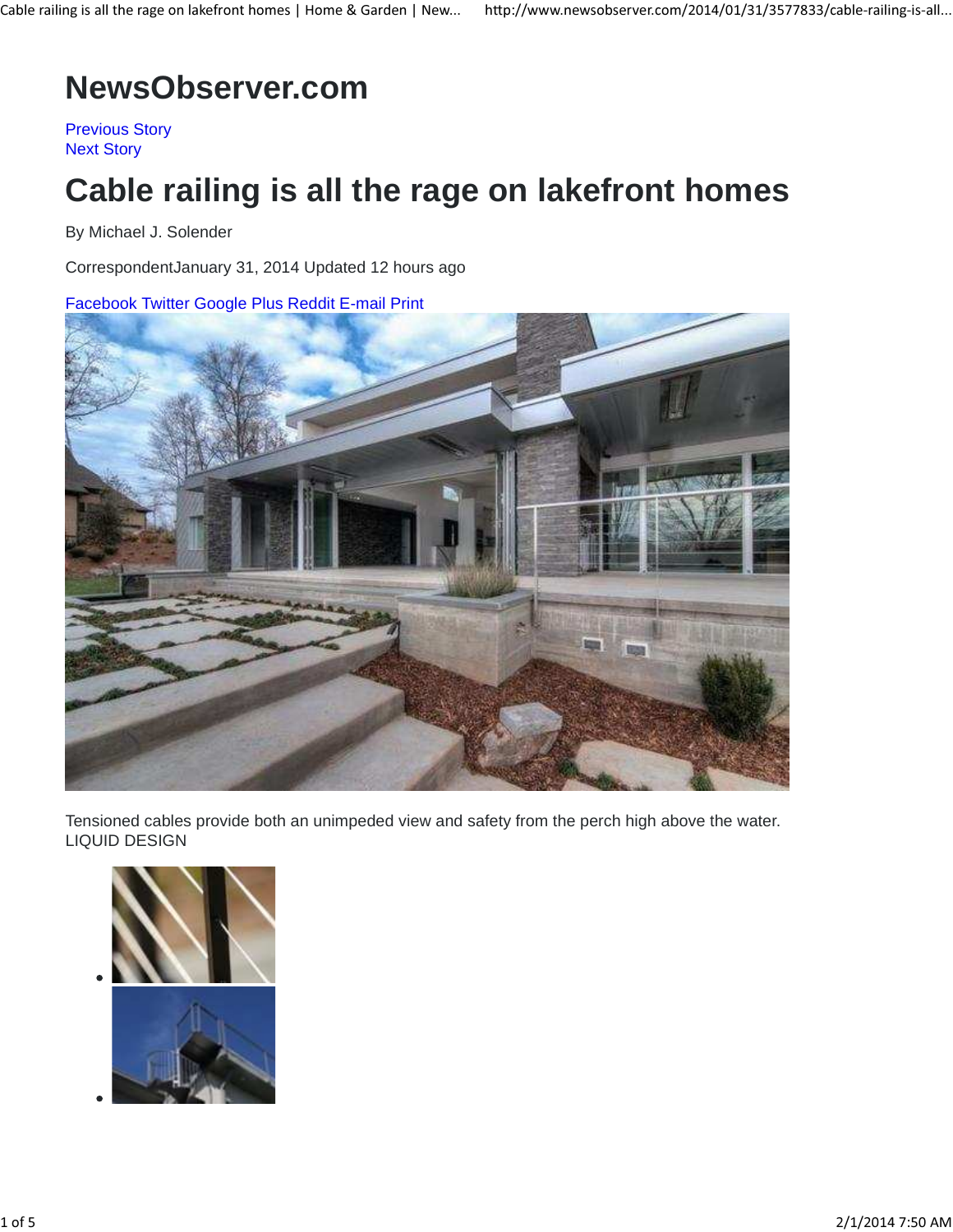Cable railing is all the rage on lakefront homes | Home & Garden | New... http://www.newsobserver.com/2014/01/31/3577833/cable-railing-is-all...

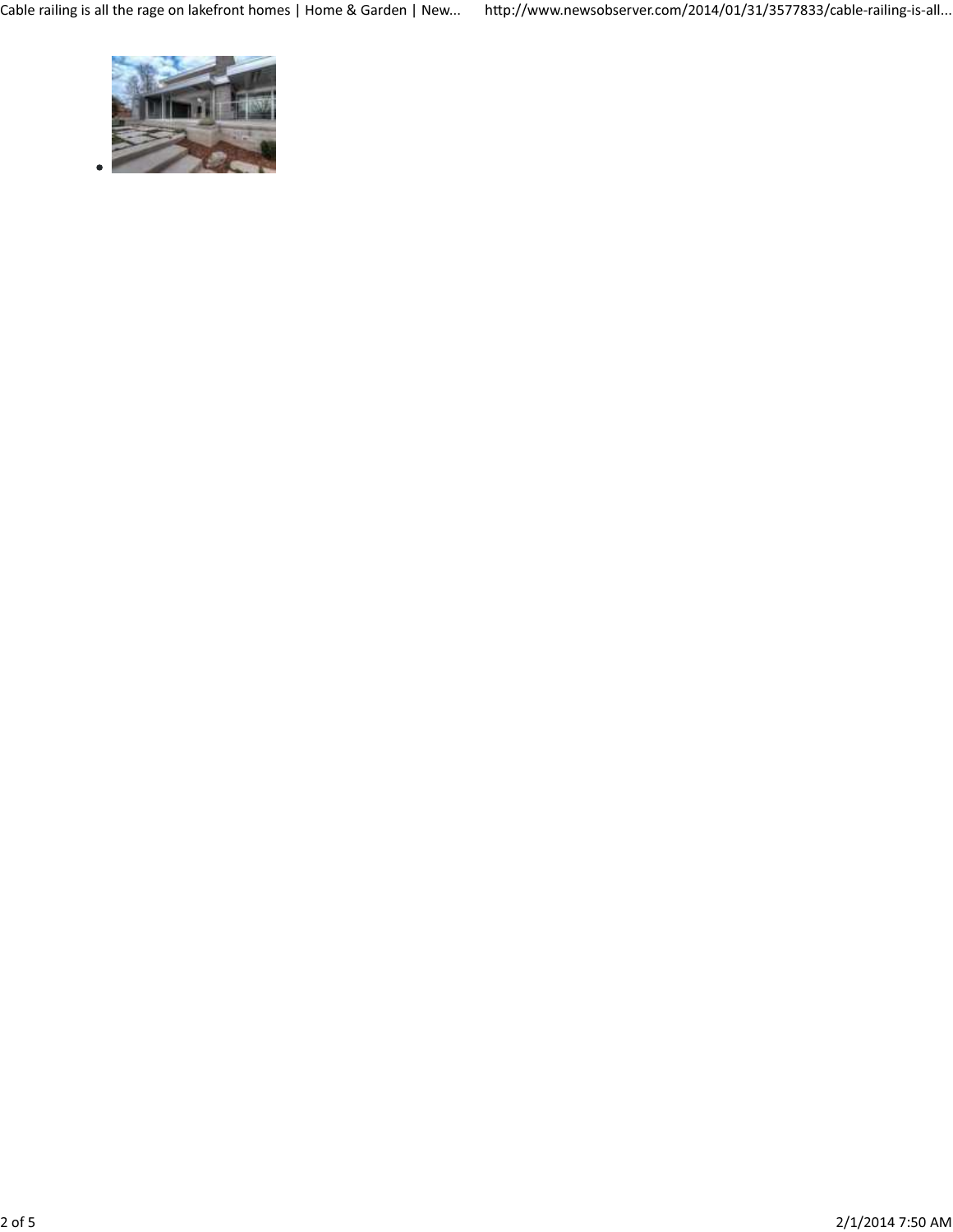Resources

**Home design ideas:** houzz.com/

**DIY online:** cablerailingdiy.com/

**Lowes assembly kits:** http://tinyurl.com/koqw7v8

#### **Cable Rail, manufacturer:** cablerail.com, represented by Fitch Lumber in Carrboro

One of the prize attributes of Heather and Robert McDonnell's home is their expansive lake view, enjoyed from almost every room in their house. When the couple decided to renovate last year, enhancing that view was a top priority.

That's when Heather McDonnell became enamored of the look of horizontal cable railing for the deck. She saw photos on Houzz, an online design idea site. There she learned that cable railing, thin stainless steel cabling strung horizontally and attached to posts, offers a much less obtrusive alternative to traditional wooden or metal balusters.

"We have (glass) lanai doors out our back that lead to the deck," McDonnell said. "The deck is on the same level as the house and the lot slopes down to the lake. The cable railing greatly enhanced our view and sight lines. It opened things up for us and complemented the style of our design because of its neutral and sleek look."

#### Upkeep offsets initial cost

Though cable railing can run two to four times the cost of traditional wood or metal balusters, the maintenance is lower and lifespan is greater than traditional railing, said John Morgan, a general residential contractor and president of the Urban Building Group in Charlotte.

"Horizontal (cable) railing is an increasingly popular choice for homeowners with decks and outdoor panoramic views of lakes, mountains and scenic backdrops," Morgan said. It's also popular inside homes where there are loft areas or larger indoor stairways.

Morgan said that N.C. Building Code requires protective railing for stairs; decks and lofts at a minimum height of 36 inches and railing that will prevent a sphere greater than 4 inches in diameter from passing through the individual rails. That's for the safety of children and pets. Cable railing is strung taut enough and retains tension through individual fittings that affix to wooden, steel or composite posts.

Ipe (pronounced e-pay) is a long-lasting hardwood that is a popular choice for outdoor use, Morgan said, and can also be used for the "cap" rail or handrail that is placed atop the railing.

Cable railings also can be used in small spaces to keep the feeling of openness and to let light move through the rooms. Those were factors that led Liquid Design in Charlotte to use steel rod railings at the Celadon townhouses condos in the city's Wesley Heights area.

Steel rods look similar to cable railing but are wider in diameter, much less flexible and can cost less. Like cable railings, the look is well suited to contemporary designs.

The floor plans at Celadon are deep and narrow. The challenge was to come up with a design that kept the space from looking like a tunnel, said Michael Standley of Liquid Design.

"The rails were used to provide the sense of a divider but still allow the light to flood into the two spaces on either side," Standley said.

#### DIY is an option

For homeowners, DIY options are available. Direct from the manufacturer options include Cablerailingdiy.com, a site complete with video tutorials, a number of material choices and all the tools needed to complete your job.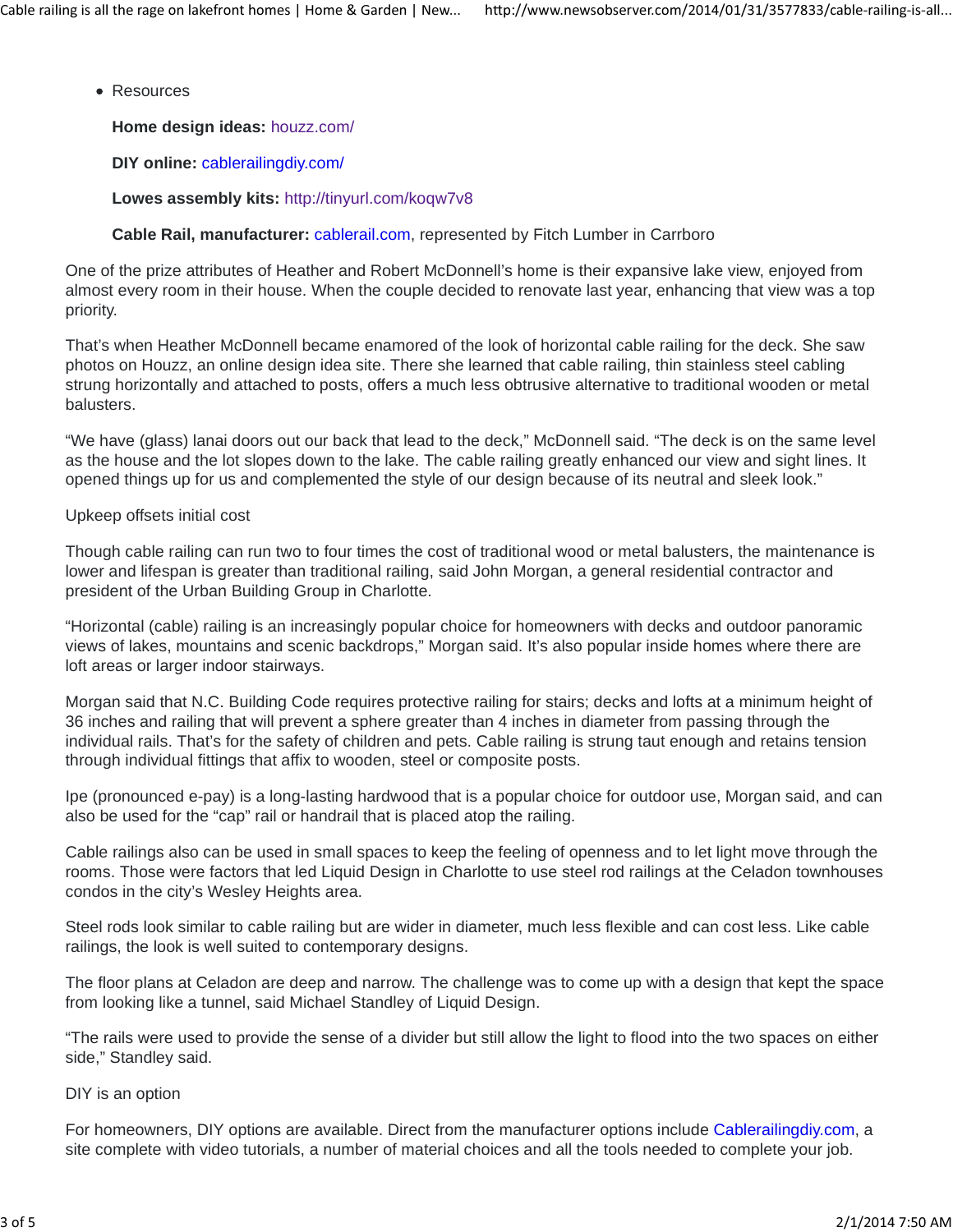Big-box stores such as Lowe's and Home Depot carry kits that come in pre-measured lengths and all the materials (no tools) to complete the job.

Morgan cautions do-it-yourselfers that irregularly shaped decks or interiors can pose problems and post spacing/tension calibration can be challenging for those who are new to working on such projects.

Anne DeCocco of DeCocco Design recently added a screened porch to her North Raleigh home. The porch is elevated and offers views of her wooded lot and garden. DeCocco chose cable railing because it gave her an unimpeded view of her semiprivate lot.

"I absolutely love a contemporary vibe in traditional spaces, especially metal finishes," said DeCocco, who described her home as low country traditional. "I believe the enthusiasm around cable railing is growing for two reasons: First, it provides an updated and contemporary solution to enhancing your view. Additionally, the design is so clean it really goes with any style of architecture and existing home style. Cable railing offers a perfect complement."

#### Check with contractors

For homeowners involved in remodels, renovations or new construction, their prime contractor is typically the best source for identifying and installing the appropriate product for their project.

Those in the "just looking" stage or who haven't yet chosen an installer may wish to look at manufacturers online and work through their local representative to identify area installers and outlets where they can see the product first hand.

Scott Willis is a manufacturer's representative for Feeney Cable Rail, a national distributor and manufacturer of cable railing systems since 1948. Willis covers all of North Carolina and has distributors and installers in the Triangle and beyond.

"Our sales have taken off over the past two years more than 250 percent," he said. "Ninety percent of our sales are for exterior railing systems as people see how the product delivers on the view. As outdoor living continues to be a priority for folks in the Carolinas, cable railing is a low-maintenance, one-and-done installation product that they can pretty much forget about as they enjoy it over the years."

Cable Rail sells marine-grade stainless steel railing that Willis said ranges from \$25 to \$95 a linear foot depending on post and cap rail choices, fittings and other factors.

For the McDonnells in Lake Wylie, S.C., after their safety concerns were satisfied, it was all about the aesthetic.

"We absolutely love it, said Heather McDonnell. "And as I now pay more attention to these things, every remodel on the lake that I see has cable railing. It just is the way to go for a great view."

#### Facebook Twitter Google Plus Reddit E-mail Print

### **Join The Conversation**

News & Observer is pleased to provide this opportunity to share information, experiences and observations about what's in the news. Some of the comments may be reprinted elsewhere in the site or in the newspaper. We encourage lively, open debate on the issues of the day, and ask that you refrain from profanity, hate speech, personal comments and remarks that are off point. Thank you for taking the time to offer your thoughts.

Commenting FAQs | Terms of Service

Today's Circulars